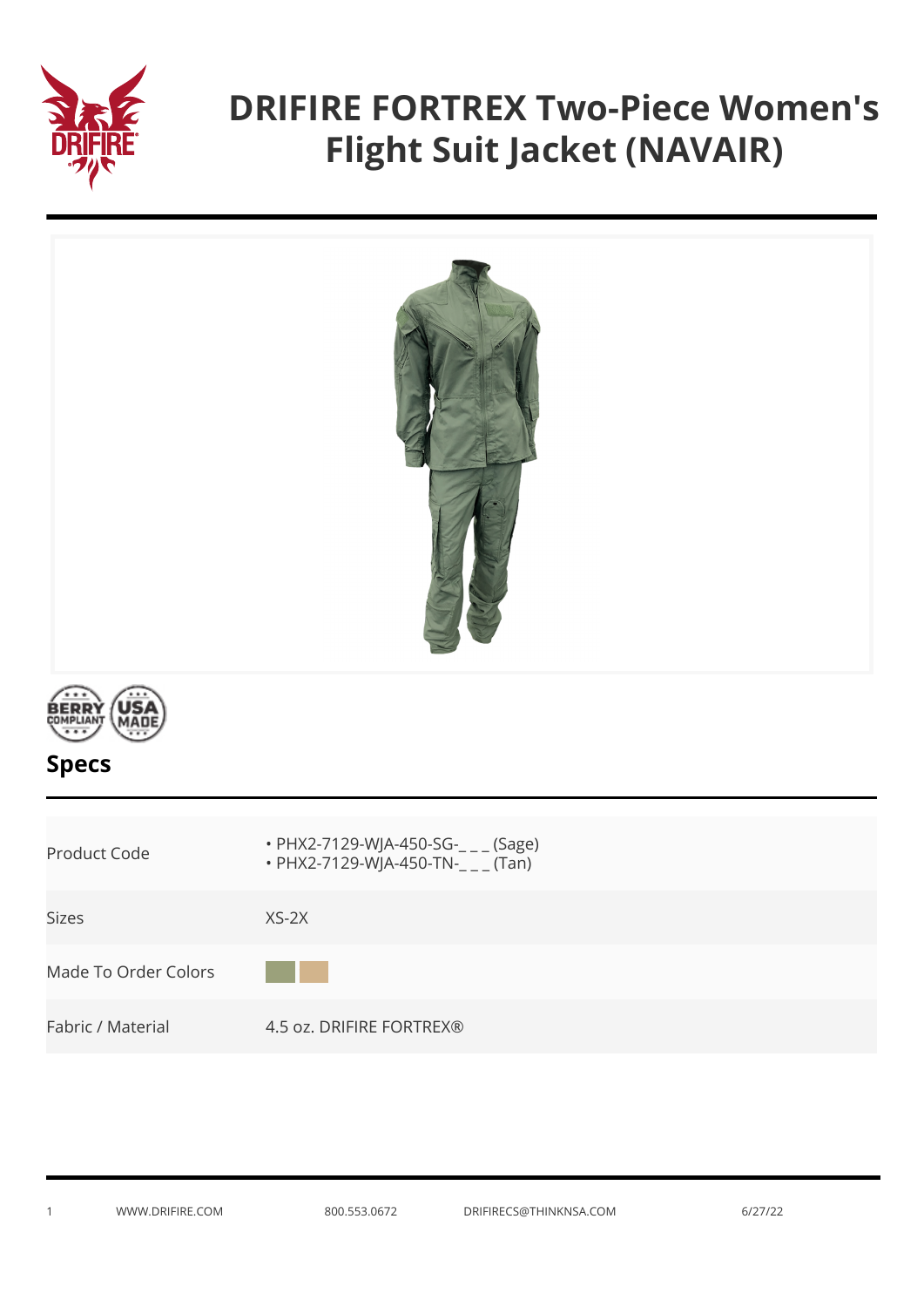## **Compliance**

**Features**

- Standards Berry Compliant Made in the USA
	-

| Features | . Inherent and permanent flame resistance, moisture management, and odor<br>control<br>• Capillary action, and multi-directional wicking for quick dry rates<br><b>• Excellent tensile and tear strengths</b><br>• Reinforced shoulders for use with torso harness<br>. Dual flap/zipper sleeve pockets with unit patch type<br>· G-suit compatible<br>• Adjustable sleeve tabs<br>• Dual lower arm writing instrument pockets<br>• Reinforced elbows<br>• Dual zipper front chest pockets<br>• NAVAIR Approved |
|----------|-----------------------------------------------------------------------------------------------------------------------------------------------------------------------------------------------------------------------------------------------------------------------------------------------------------------------------------------------------------------------------------------------------------------------------------------------------------------------------------------------------------------|

## **Product Care**

|  | <b>Product Care</b> | . READ THE GARMENT LABEL AND LAUNDER PER INSTRUCTIONS ON GARMENT<br>LABEL.<br>. DO NOT use chlorine bleach or detergents containing bleach. DO NOT use<br>fabric softeners. DO NOT iron or use starch.<br>. Wash/Laundering Instructions: Remove items from the pockets and all<br>patches along with any excess dirt or mud from the garment. Launder inside<br>out with hook and loop engaged. Hand or machine wash cold using mild<br>detergents. Line dry.<br>. Wash according to the instructions above to remove any contaminants in<br>order to maintain fabric performance when garment becomes soiled with dirt,<br>greases, oils, etc.<br>. If contaminants cannot be removed after laundering, it is best to discontinue<br>use of garment. |
|--|---------------------|--------------------------------------------------------------------------------------------------------------------------------------------------------------------------------------------------------------------------------------------------------------------------------------------------------------------------------------------------------------------------------------------------------------------------------------------------------------------------------------------------------------------------------------------------------------------------------------------------------------------------------------------------------------------------------------------------------------------------------------------------------|
|--|---------------------|--------------------------------------------------------------------------------------------------------------------------------------------------------------------------------------------------------------------------------------------------------------------------------------------------------------------------------------------------------------------------------------------------------------------------------------------------------------------------------------------------------------------------------------------------------------------------------------------------------------------------------------------------------------------------------------------------------------------------------------------------------|

## **Sizing Chart**